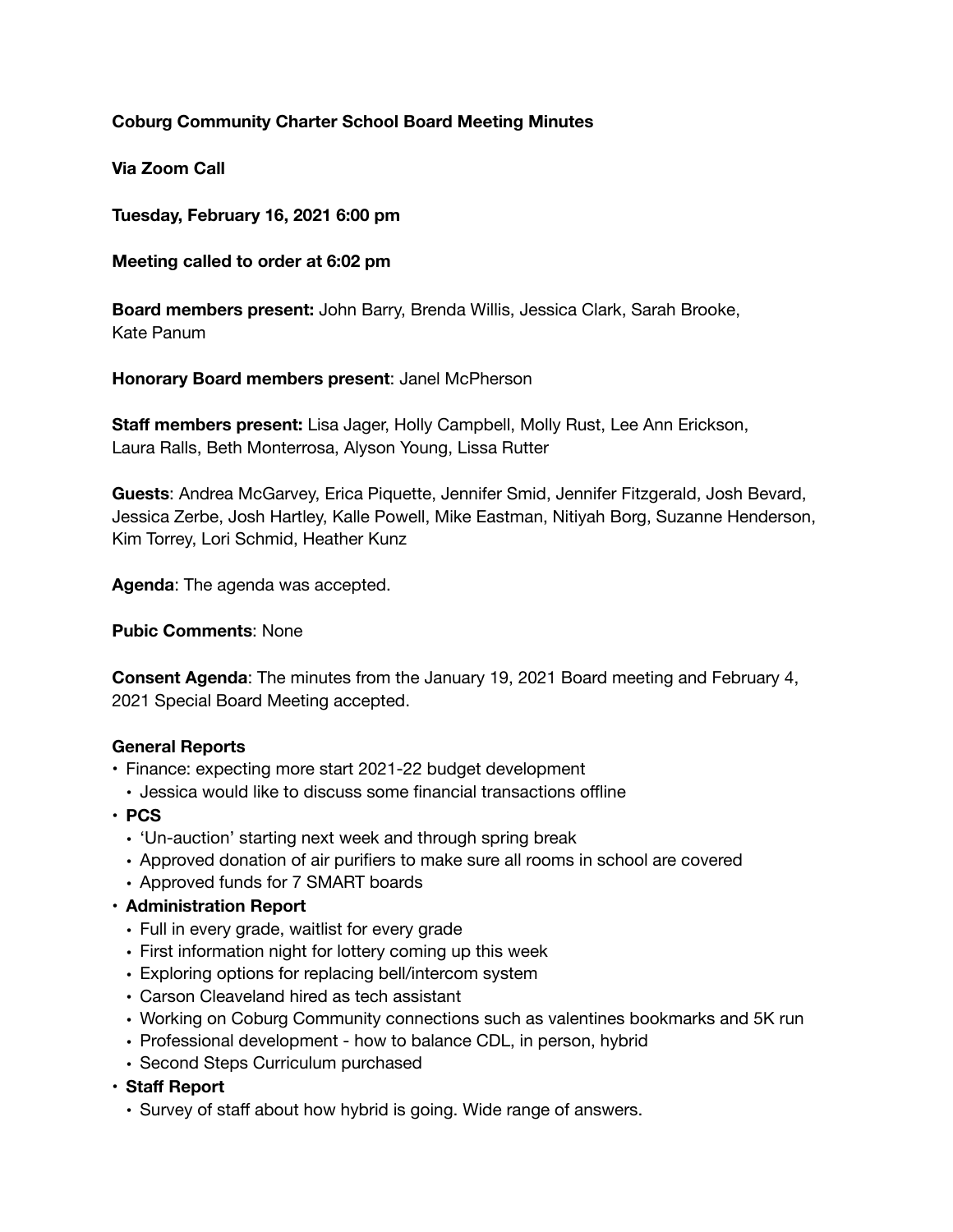## **Old Business**

# **• Review Strategic board goals**

- Goal 1: ensure CCCS has a 'HOME' for the foreseeable future
	- Waiting for 4j to get back to us, but understanding is if lease is kept similar to current lease it might be moved along faster. Due to COVID our lease would not be priority for 4j if changes are made.
- Goal 2: Optimize Board Governance and Structure
	- Working on Board recruitment, top priority.

JB moved to approve April 15, 2021 as the formal deadline for Board applications. Board approved unanimously.

- Goal 3: Create a sustainable fundraising model
	- Not much work done due to COVID and other goals, but seen as vital to school success.
- Goal 4: Ensure that middle school offering is competitive and enrollment is stable
	- Competing with other schools might not be the best, but rather demonstrate what sets us apart.
	- Discussion with middle school teachers and parents to see what their vision would be.
- Goal 5: Ensure that CCCS offers a quality academic program
- Rolled into goal 4 for now.
- Moving forward Board will be touching base on these goals at each meeting.
- **• Board Member Recruitment (Update)** 
	- Application will be available in school office.
- **• Update/Information on Hybrid Instruction** 
	- **• Continuing Hybrid Model IF Metrics Rise** 
		- On January 19, 2021 ODE released recommendations for returning students to school building
		- Discussion about on-site COVID testing
		- If metrics rise into orange and/or red zone and we remain in hybrid model there is a potential of lack of liability coverage
	- **• 7th and 8th Grade in Person** 
		- Discussion about moving 7th and 8th graders under current metrics.
	- **• Post 2nd Vaccine Plans** 
		- First vaccine for staff Feb 9th, second dose scheduled for March 9th.
		- Proposal from admin to teach students in CDL on March 10th and 11th due to limited sub pool. Asking staff to have some pre-recorded lessons planned. Dates my change if second dose is delayed.

# **New Business**

- **• Board and ED end of year evaluation framework** 
	- March Board meeting, framework of Board review in place
	- April Board meeting, evaluation itself